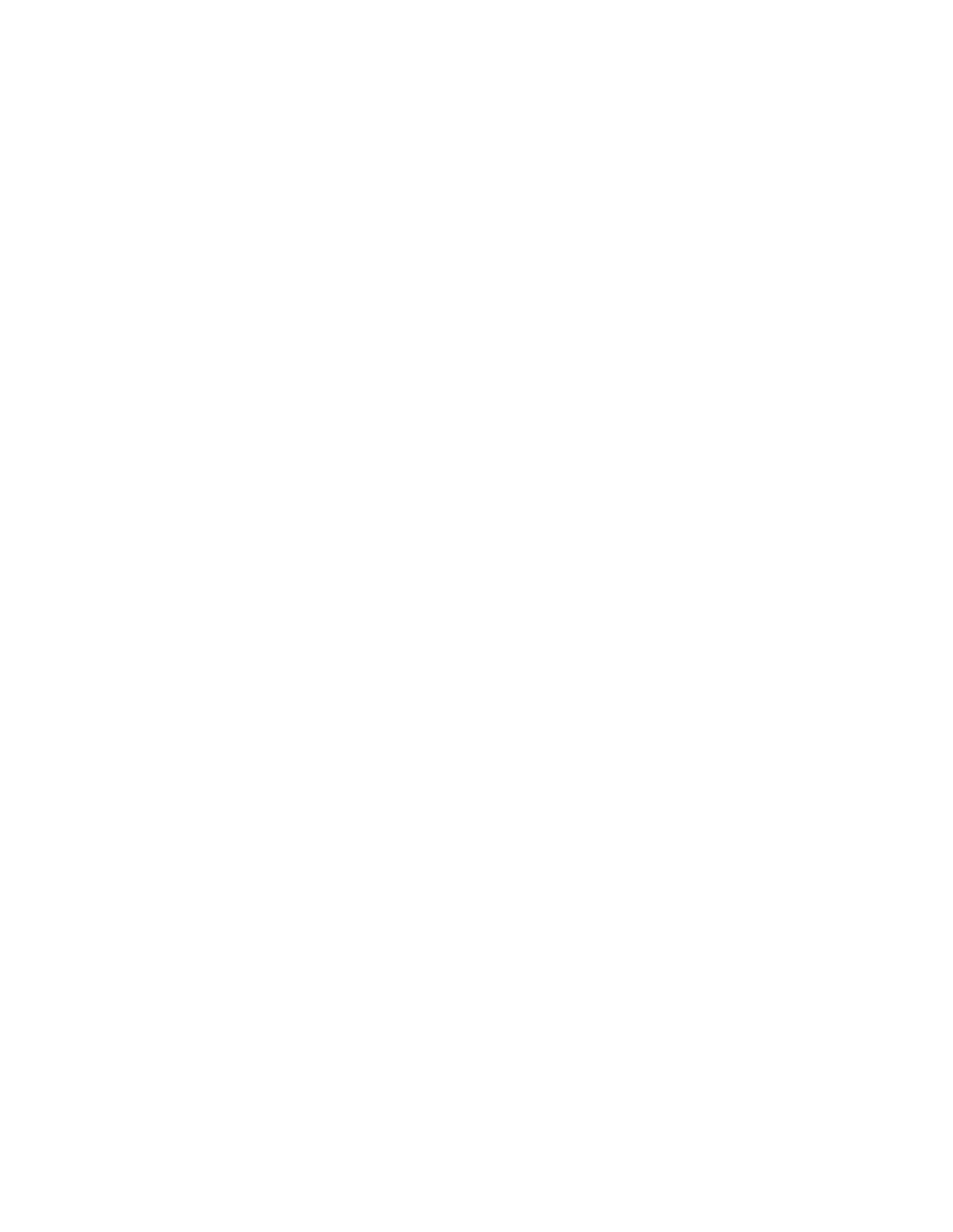(N)

(N)

## SECTION 1 – DEFINITIONS

## Exchange Telephone Company

Denotes any individual, partnership, association, joint- stock company, trust, or corporation engaged in providing switched communication within an exchange.

### Intrastate Access Service

Provides for a two-point communications path between a Customer's premises or a collocated interconnection location and an end user's premises for originating and terminating calls within the state.

## LATA

A Local Access and Transport Area established pursuant to the Modification of Final Judgment entered by the United States District Court for the District of Columbia in Civil Action No. 82- 0192; or any other geographic area designated as a LATA in the NATIONAL EXCHANGE CARRIER ASSOCIATION, INC. TARIFF F.C.C. NO. 4.

### **Non-Toll Free**

## **All calls that are not toll free (8YY) as established by the FCC's 8YY Access Charge Reform Order (FCC 20-143) released on October 9, 2020.**

## Recurring Charges

The monthly charges to the Customer for services, facilities and equipment which continue to apply for duration of the service.

#### Service Commencement Date

The first date on which the Company notifies the Customer that the requested service or facility is available for use, unless extended by the Customer's refusal to accept service which does not conform to standards set forth in the Service Order or this tariff, in which case the Service Commencement Date is the date of the Customer's acceptance. The Company and the Customer may mutually agree on a substitute Service Commencement Date. If the Company does not have an executed Service Order from a Customer, the Service Commencement Date will be the first date on which the service or facility was used by a Customer.

Issued: August 20, 2021 Effective: August 20, 2021 Case No. 21-0804 -TP-ATA and 90-9107-TP-TRF Issued By:

Chantel Bosworth, Director of Government Relations 100 CenturyLink Drive, Monroe, LA 71203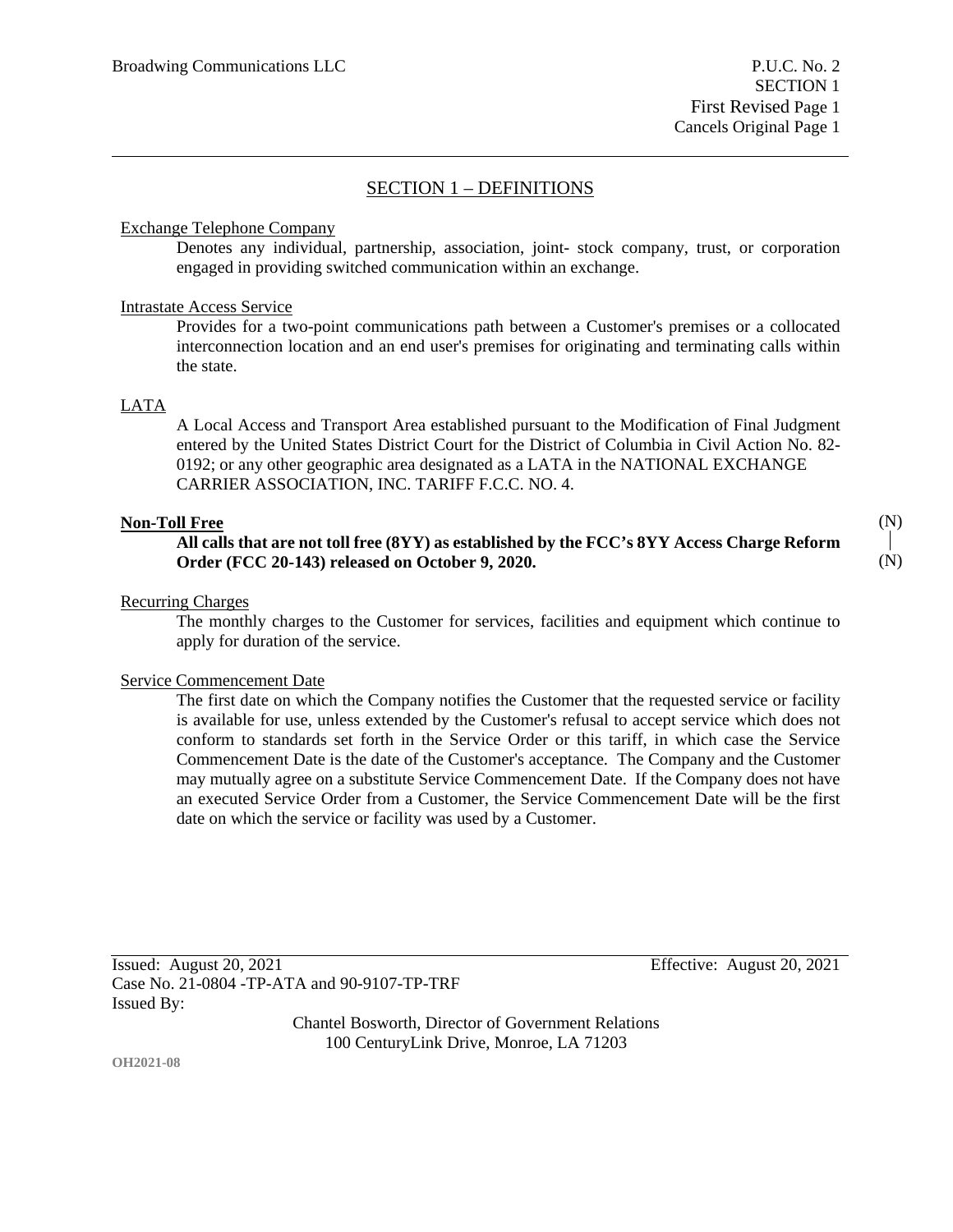## SECTION 1 – DEFINITIONS

#### Service Order

The request for access services, either written or electronic, executed by the Customer and the Company in the format devised by the Company. Such a request for service by the customer and the acceptance of the request by the Company initiates the respective obligations of the parties as set forth therein and pursuant to this tariff, but the duration of the service is calculated from the Service Commencement Date. Should a Customer use the Company's access service without an executed Service Order, the Company will then request the Customer to submit a Service Order.

#### Serving Wire Center

The wire center from which the customer designated premises would normally obtain dial tone from the Company.

#### Shared

A facility or equipment system or subsystem that can be used simultaneously by several Customers.

#### **Toll Free Code (TFC)**

**The term "Toll Free Code" denotes a three-digit Numbering Plan Area (NPA) or Area Code that is specifically assigned by the telecommunications industry for use by Telecommunications Service Providers in the provision of telephone numbers that, unlike traditional telephone numbers and calls, when dialed are toll free to the originating caller. The specific codes assigned and used, or reserved for use, for this purpose are 800, 822, 833, 844, 855, 866, 877, and 888.**

#### Toll VoIP-PSTN Traffic

The term Toll VoIP-PSTN Traffic as used in this tariff denotes a customer's interexchange toll voice traffic exchanged with the Telephone Company in Time Division Multiplexing format over PSTN facilities, which originates and/or terminates in Internet Protocol (IP) format. VoIP-PSTN Traffic originates and /or terminates in IP format when it originates from and/or terminates to an end user customer of a service that requires IP-compatible customer premises equipment.

#### User

A Customer or any other person authorized by the Customer to use service provided under this tariff.

#### Wire Center

A building in which one or more end offices, used for the provision of Exchange Services, are located.

Issued: August 20, 2021 Effective: August 20, 2021 Case No. 21-0804 -TP-ATA and 90-9107-TP-TRF Issued By:

Chantel Bosworth, Director of Government Relations 100 CenturyLink Drive, Monroe, LA 71203

**OH2021-08**

(N) (N)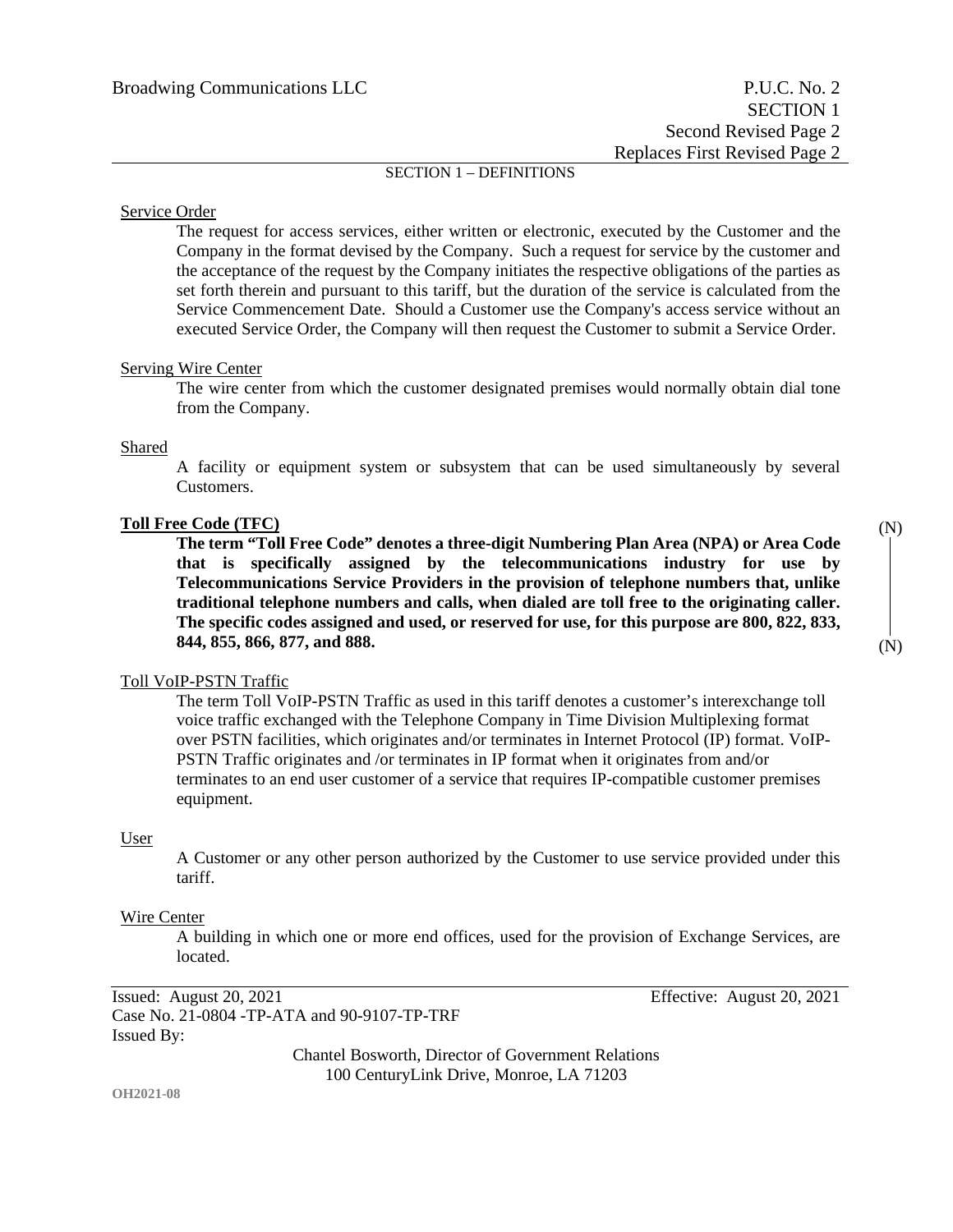## SECTION 3 – SERVICE AND RATE DESCRIPTIONS

#### 3.1 Access Services

Switched Access Service, which is available to Customers for their use in furnishing their services to end users, provides a two-point communications path between a Customer's premises (or a collocated interconnection location) and an end user's premises. It provides for the use of common terminating, switching and trunking facilities. Switched Access Service provides for the ability to originate calls from an end user's premises to a Customer's premises (or a collocated interconnection location), and to terminate calls from a Customer's premises (or a collocated interconnection location) to an end user's premises in the LATA where it is provided. Switched Access Service must be ordered separately for each LATA in which the customer desires to originate or terminate calls.

Switched Access Service is provided in the following service categories, which are differentiated by their technical characteristics and the manner in which an end user or Customer accesses them when originating or terminating calls.

FGB Access, which is available to all Customers, provides trunk side access to Company end office switches with an associated uniform 950-XXXX access code for the Customer's use in originating and terminating communications.

FGD Access, which is available to all Customers, provides trunk side access to Company end office switches with an associated uniform 10XXX or 101XXXX access code for the Customer's use in originating and terminating communications. End users may also originate calls to a selected FGD Access Customer by dialing 1+NPA-NXX-XXXX when using the Company's presubscription service.

800 Data Base Access Service, which is available to all Customers, provides trunk side access to Company end office switches in the originating direction only, for the Customer's use in originating calls dialed by an end user to telephone numbers beginning with the prefix "800".

**As established in the 8YY Access Charge Reform (FCC 20-143), existing tandem switching charges and transport charges for originating 8YY traffic are eliminated and a single joint tandem switched access service rate element for 8YY originating access service is established as 8YY Joint Tandem Switched Transport.** (N) (N)

Chantel Bosworth, Director of Government Relations 100 CenturyLink Drive, Monroe, LA 71203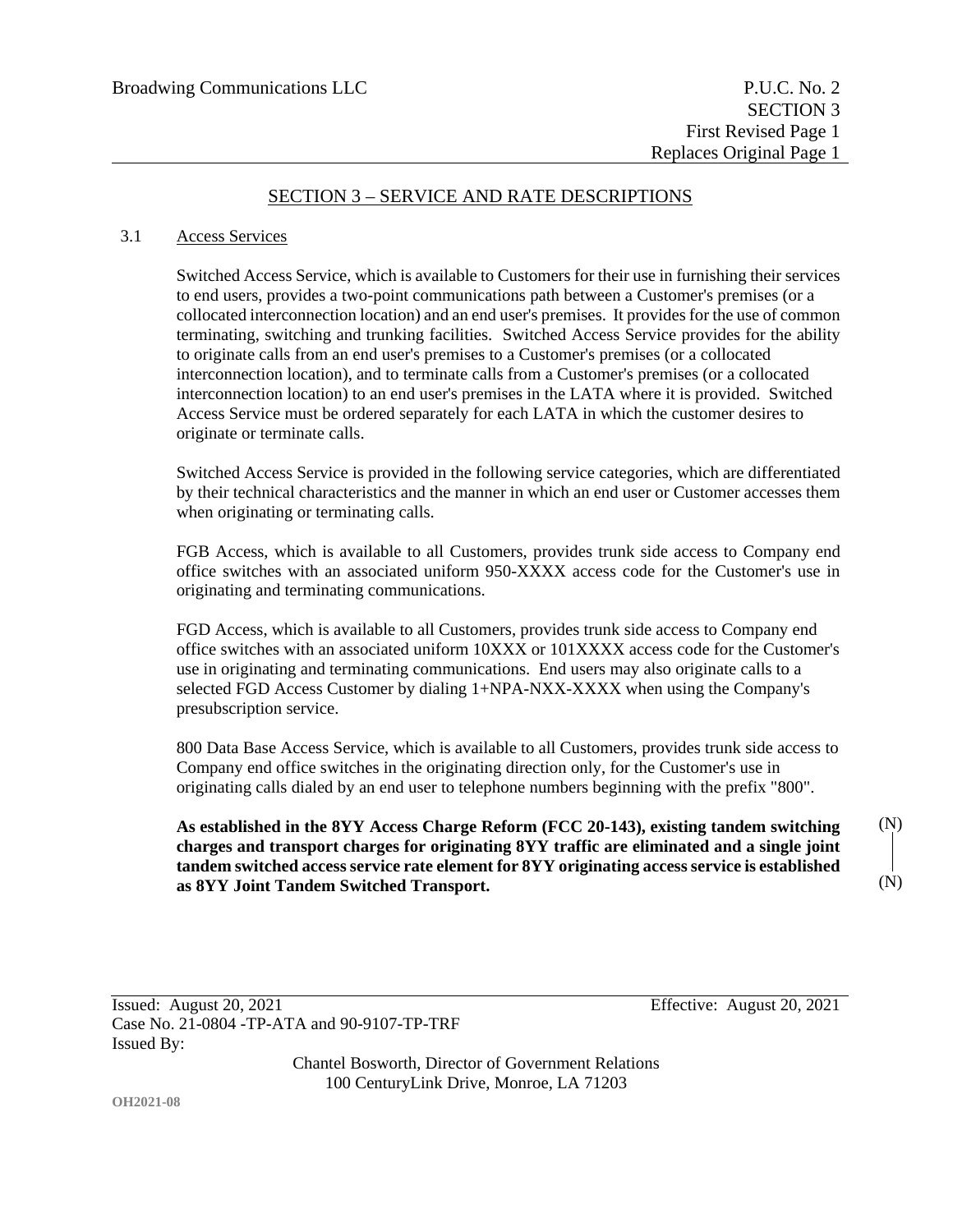## SECTION 5 – RATES

### 5.1 Access Service (cont'd.)

5.1.4 End Office

Per Access Minute

| (1) | Local Switching<br><b>Originating Toll Free</b><br><b>Originating Non-Toll Free</b> | \$0.0022077<br>\$0.0022077        |  |  |
|-----|-------------------------------------------------------------------------------------|-----------------------------------|--|--|
|     | Terminating                                                                         | CenturyLink Competitive Operating |  |  |
|     |                                                                                     | Companies Tariff F.C.C. No. 2     |  |  |
| (2) | Common Trunk Port                                                                   |                                   |  |  |
|     | Originating                                                                         | \$0.000000                        |  |  |
|     | Terminating                                                                         | CenturyLink Competitive Operating |  |  |
|     |                                                                                     | Companies Tariff F.C.C. No. 2     |  |  |
| (3) | Common Switching Chargeable Optional Features                                       |                                   |  |  |
|     | Per Access Minute                                                                   |                                   |  |  |

Issued: August 20, 2021 Effective: August 20, 2021 Case No. 21-0804 -TP-ATA and 90-9107-TP-TRF Issued By:

Chantel Bosworth, Director of Government Relations 100 CenturyLink Drive, Monroe, LA 71203

Automatic Number Identification/

SS7 Charge Number, per attempt \$0.00005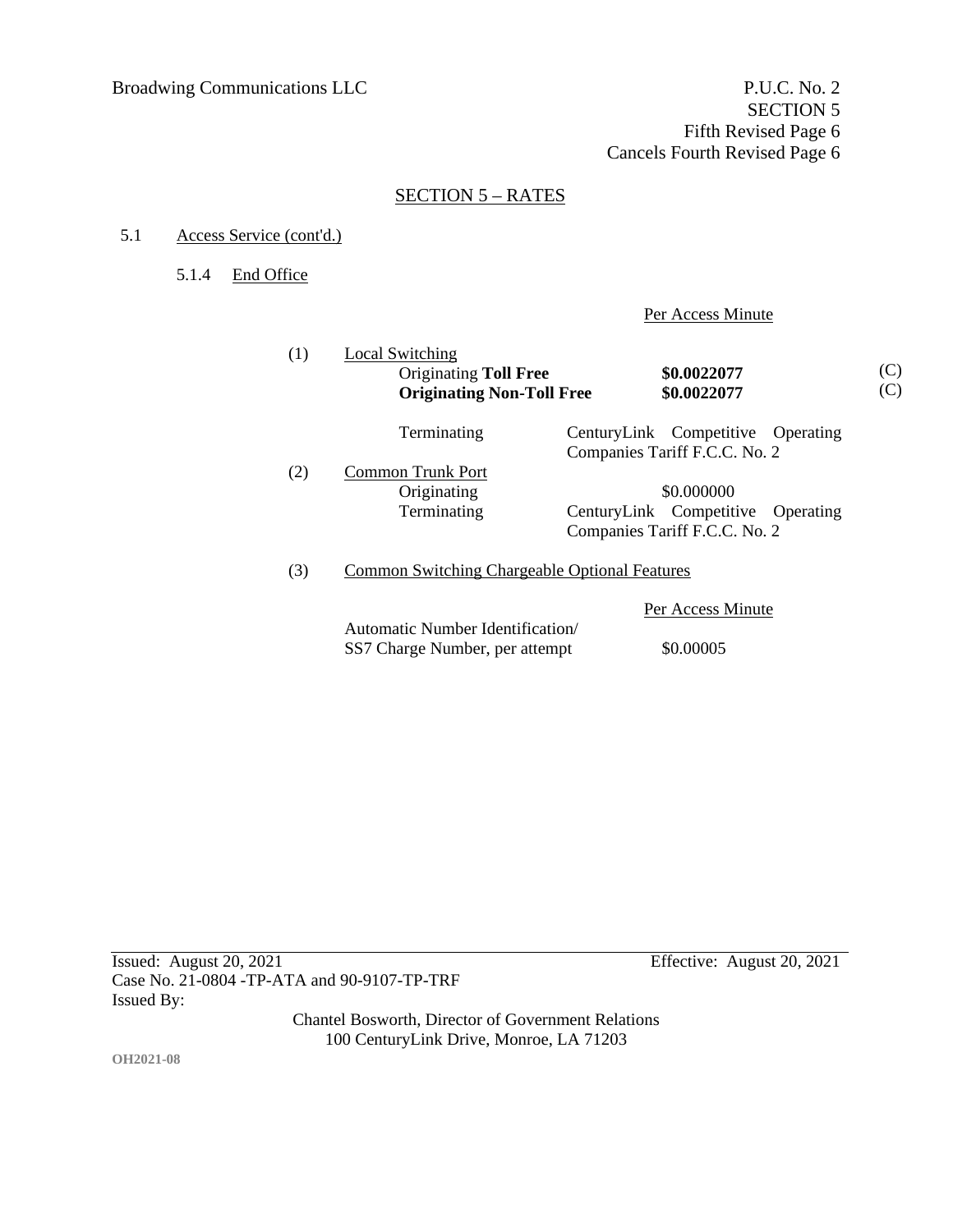## SECTION 5 – RATES

| 5.1 | Access Services (cont'd.) |                      |                                                                                 |                    |     |
|-----|---------------------------|----------------------|---------------------------------------------------------------------------------|--------------------|-----|
|     | 5.1.4                     | End Office (cont'd.) |                                                                                 |                    | (N) |
|     |                           |                      | Local Switching (cont'd.)                                                       |                    |     |
|     |                           |                      | (7)<br><b>8YY Joint Tandem Switched Transport</b><br>Originating -Toll Free [1] | \$0.001            | (N) |
|     | 5.1.5                     |                      | 800 Data Base Access Service                                                    |                    |     |
|     |                           | (A)                  | <b>Customer Identification</b><br>-Per Query                                    | Rate<br>\$0.001037 |     |
|     |                           | (B)                  | <b>Customer Delivery Charge</b><br>-Per Query                                   | \$0.000000(R)      |     |

**[1] Pursuant to FCC 20-143, separate rate elements for Toll Free and Non-Toll Free originating transport services were established. The Originating Toll Free rate element for combined transport services is displayed as 8YY Joint Tandem Switched Transport.** (N) (N)

Issued: August 20, 2021 Effective: August 20, 2021 Case No. 21-0804 -TP-ATA and 90-9107-TP-TRF Issued By:

Chantel Bosworth, Director of Government Relations 100 CenturyLink Drive, Monroe, LA 71203